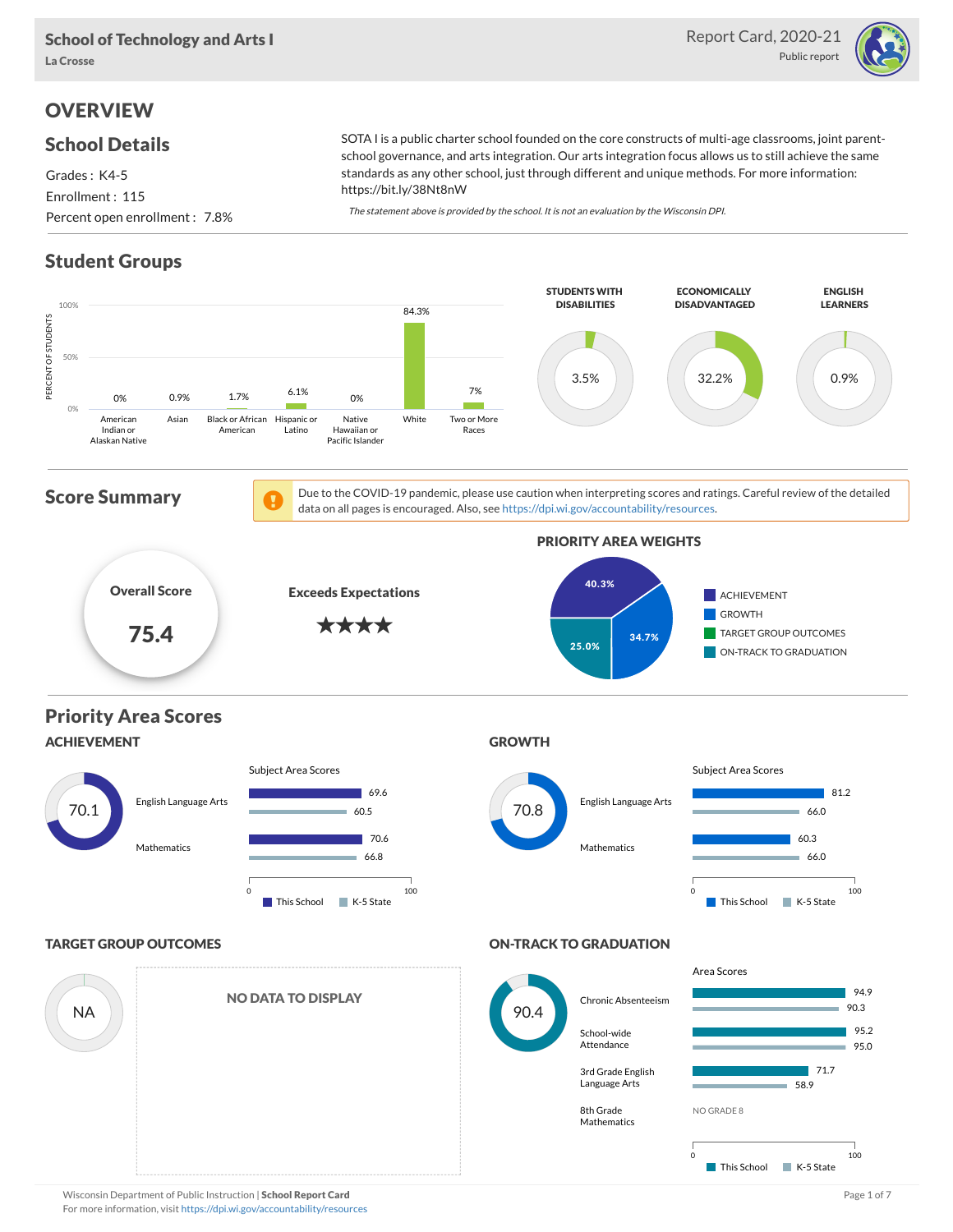

# ACHIEVEMENT

This priority area summarizes how this school's students performed on state assessments using a points-based proficiency system that gives partial credit for Basic test performance and extra credit for Advanced performance. The score is a multi-year average of English language arts and mathematics subscores.



# Student Group Achievement, 2020-21 (for information only)

Group size is given in parentheses. Groups with fewer than 20 students are not displayed.

### ENGLISH LANGUAGE ARTS

|       |             | Point change from<br>prior year |       |         | Point change from<br>prior year |
|-------|-------------|---------------------------------|-------|---------|---------------------------------|
|       |             |                                 |       |         |                                 |
| White | (39)        | 82.1<br>$\triangle$ 17.7        | White | (39)    | 71.8<br>$\triangle$ 0.7         |
|       |             |                                 |       |         |                                 |
|       | $\mathsf 0$ | 100                             |       | $\circ$ | 100                             |

### Performance Levels by Year

These graphs show school-wide percentages and group sizes of students performing at each level.

#### ENGLISH LANGUAGE ARTS



#### **MATHEMATICS**

**MATHEMATICS** 



Wisconsin Department of Public Instruction | School Report Card Page 2 of 7 and 2008 and 2009 and 2 of 7 and 2 of 7 For more information, visit <https://dpi.wi.gov/accountability/resources>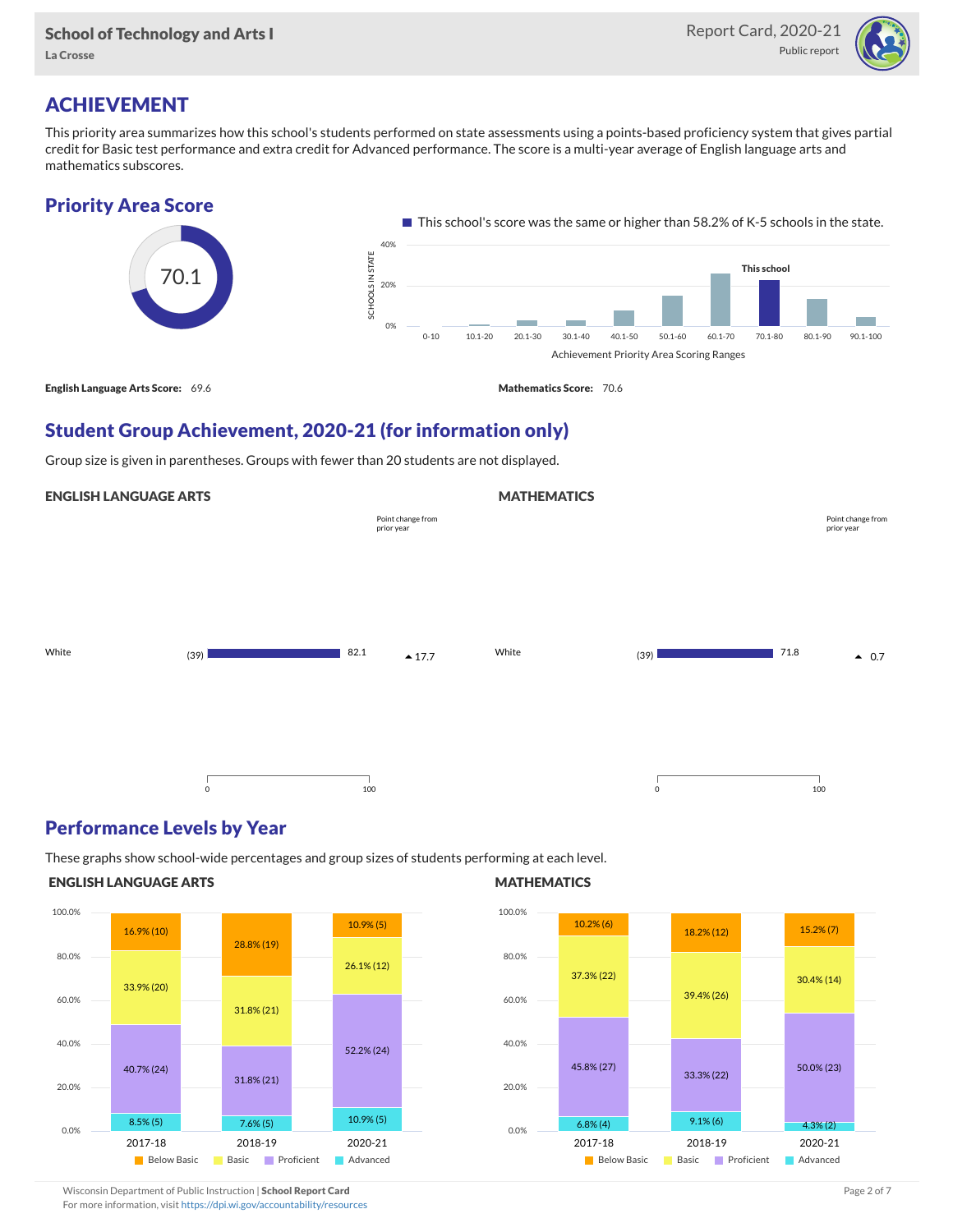

# ACHIEVEMENT - ADDITIONAL INFORMATION

The data on this page is for information only.

# Test Participation Rates, 2020-21

| <b>ENGLISH LANGUAGE ARTS</b> |                             | <b>MATHEMATICS</b> |                             |  |  |  |  |
|------------------------------|-----------------------------|--------------------|-----------------------------|--|--|--|--|
| All students                 | Lowest-participating group: | All students       | Lowest-participating group: |  |  |  |  |
|                              | White                       |                    | White                       |  |  |  |  |
| 77.0%                        | 80.0%                       | 77.0%              | 80.0%                       |  |  |  |  |

### Student Group Performance Levels by Year

Groups with any full academic year students in tested grades are shown.

#### ENGLISH LANGUAGE ARTS

|                                   |                  |           | 2017-18    |         |                |                  | 2018-19  |            |           |                      | 2020-21          |          |            |           |                    |
|-----------------------------------|------------------|-----------|------------|---------|----------------|------------------|----------|------------|-----------|----------------------|------------------|----------|------------|-----------|--------------------|
|                                   | Tested<br>Total# | Advanced  | Proficient | Basic   | Below<br>Basic | Tested<br>Total# | Advanced | Proficient | Basic     | Below<br>Basic       | Tested<br>Total# | Advancec | Proficient | Basic     | <b>Below Basic</b> |
| All Students: K-5 State           | 192,784          | 7.3%      | 35.1%      | 34.5%   | 23.2%          | 189,032          | 6.7%     | 33.7%      | 34.8%     | 24.8%                | 158,545          | 5.8%     | 31.3%      | 35.0%     | 27.9%              |
| <b>All Students</b>               | 59               | 8.5%      | 40.7%      | 33.9%   | 16.9%          | 66               | 7.6%     | 31.8%      | 31.8%     | 28.8%                | 46               | 10.9%    | 52.2%      | 26.1%     | 10.9%              |
| Asian                             | $\sim 20$        | $\ddot{}$ | $\star$    | $\star$ | $\star$        | $\angle 20$      | $\star$  | $\star$    | $\ddot{}$ | ٠                    | $\sim 20$        | $\star$  | $\star$    |           |                    |
| <b>Black or African American</b>  | $\sim 20$        | $\star$   | $\star$    | $\star$ | $\star$        | $\sim 20$        | $\star$  | $\star$    |           | $\star$              | $\angle 20$      | $\star$  | $\star$    |           |                    |
| Hispanic or Latino                | $\angle 20$      | $\star$   | $\star$    | $\star$ | $\star$        | $\angle 20$      | $\star$  | $\star$    | $\star$   | $\star$              | $\angle 20$      | $\star$  | $\star$    | $\star$   |                    |
| White                             | 42               | 9.5%      | 45.2%      | 33.3%   | 11.9%          | 45               | 11.1%    | 28.9%      | 37.8%     | 22.2%                | 39               | 10.3%    | 53.8%      | 25.6%     | 10.3%              |
| Two or More Races                 | $\sim 20$        | $\star$   | $\star$    | $\star$ | $\star$        | $\sim 20$        | $\star$  | $\star$    | $\star$   | $\star$              | $\angle 20$      | $\star$  | $\star$    |           |                    |
| <b>Economically Disadvantaged</b> | $\sim 20$        | $\ddot{}$ | $\star$    | $\star$ | $\star$        | 22               | 0.0%     | 18.2%      | 22.7%     | 59.1%                | $\angle 20$      | $\star$  | $\star$    | $\ddot{}$ |                    |
| English Learners                  | $\sim 20$        | $\ddot{}$ | $\star$    | ٠       | $\star$        | $\sim 20$        | $\star$  | $\star$    |           | $\ddot{\phantom{1}}$ | $\angle 20$      | $\star$  | ٠          |           |                    |
| <b>Students with Disabilities</b> | $\sim 20$        | $\star$   | $\star$    | $\star$ | $\star$        | $\sim 20$        | $\star$  | $\star$    | $\ddot{}$ | $\star$              | $\angle 20$      | $\star$  | $\star$    | $\star$   |                    |

#### **MATHEMATICS**

|                                   | 2017-18          |                      |            |         |                | 2018-19          |          |            |           | 2020-21        |                  |          |            |           |                    |
|-----------------------------------|------------------|----------------------|------------|---------|----------------|------------------|----------|------------|-----------|----------------|------------------|----------|------------|-----------|--------------------|
|                                   | Tested<br>Total# | Advanced             | Proficient | Basic   | Below<br>Basic | Tested<br>Total# | Advanced | Proficient | Basic     | Below<br>Basic | Tested<br>Total# | Advanced | Proficient | Basic     | <b>Below Basic</b> |
| All Students: K-5 State           | 193,134          | 11.3%                | 35.2%      | 32.5%   | 21.0%          | 189,328          | 12.0%    | 34.8%      | 32.0%     | 21.2%          | 158,380          | 10.1%    | 32.3%      | 32.1%     | 25.6%              |
| All Students                      | 59               | 6.8%                 | 45.8%      | 37.3%   | 10.2%          | 66               | 9.1%     | 33.3%      | 39.4%     | 18.2%          | 46               | 4.3%     | 50.0%      | 30.4%     | 15.2%              |
| Asian                             | $\sim 20$        | ٠                    | ٠          | ٠       | $\star$        | $\sim 20$        | $\star$  | $\star$    | $\ddot{}$ | $\star$        | $\sim 20$        | $\star$  | $\star$    |           |                    |
| <b>Black or African American</b>  | $\sim 20$        | ٠                    | $\star$    |         | $\star$        | $\sim 20$        | $\star$  | $\star$    |           | $\star$        | $\sim 20$        | $\star$  | $\star$    |           |                    |
| Hispanic or Latino                | $\sim 20$        | ÷                    | ٠          | ٠       | $\star$        | $\angle 20$      | $\star$  | $\star$    | ٠         | $\star$        | $\angle 20$      | $\star$  | $\star$    | $\ddot{}$ |                    |
| White                             | 42               | 7.1%                 | 57.1%      | 28.6%   | 7.1%           | 45               | 8.9%     | 40.0%      | 35.6%     | 15.6%          | 39               | 2.6%     | 56.4%      | 23.1%     | 17.9%              |
| Two or More Races                 | $\sim 20$        | $\star$              | $\star$    | $\star$ | $\star$        | $\angle 20$      | $\star$  | $\star$    | $\star$   | $\star$        | $\angle 20$      | $\star$  | $\star$    |           |                    |
| <b>Economically Disadvantaged</b> | $\sim 20$        |                      | $\star$    | $\star$ | $\star$        | 22               | 4.5%     | 9.1%       | 50.0%     | 36.4%          | $\angle 20$      | $\star$  | $\star$    | $\ddot{}$ |                    |
| <b>English Learners</b>           | $\leq 20$        | $\ddot{\phantom{1}}$ | ٠          |         | $\star$        | $\sim 20$        | $\star$  | $\star$    | $\ddot{}$ | ٠              | $\angle 20$      | $\star$  | ٠          |           |                    |
| <b>Students with Disabilities</b> | $\sim 20$        | $\star$              | ٠          | ٠       | $\star$        | $\angle 20$      | $\star$  | $\star$    | $\star$   | $\star$        | $\sim 20$        | $\star$  | $\star$    | $\star$   |                    |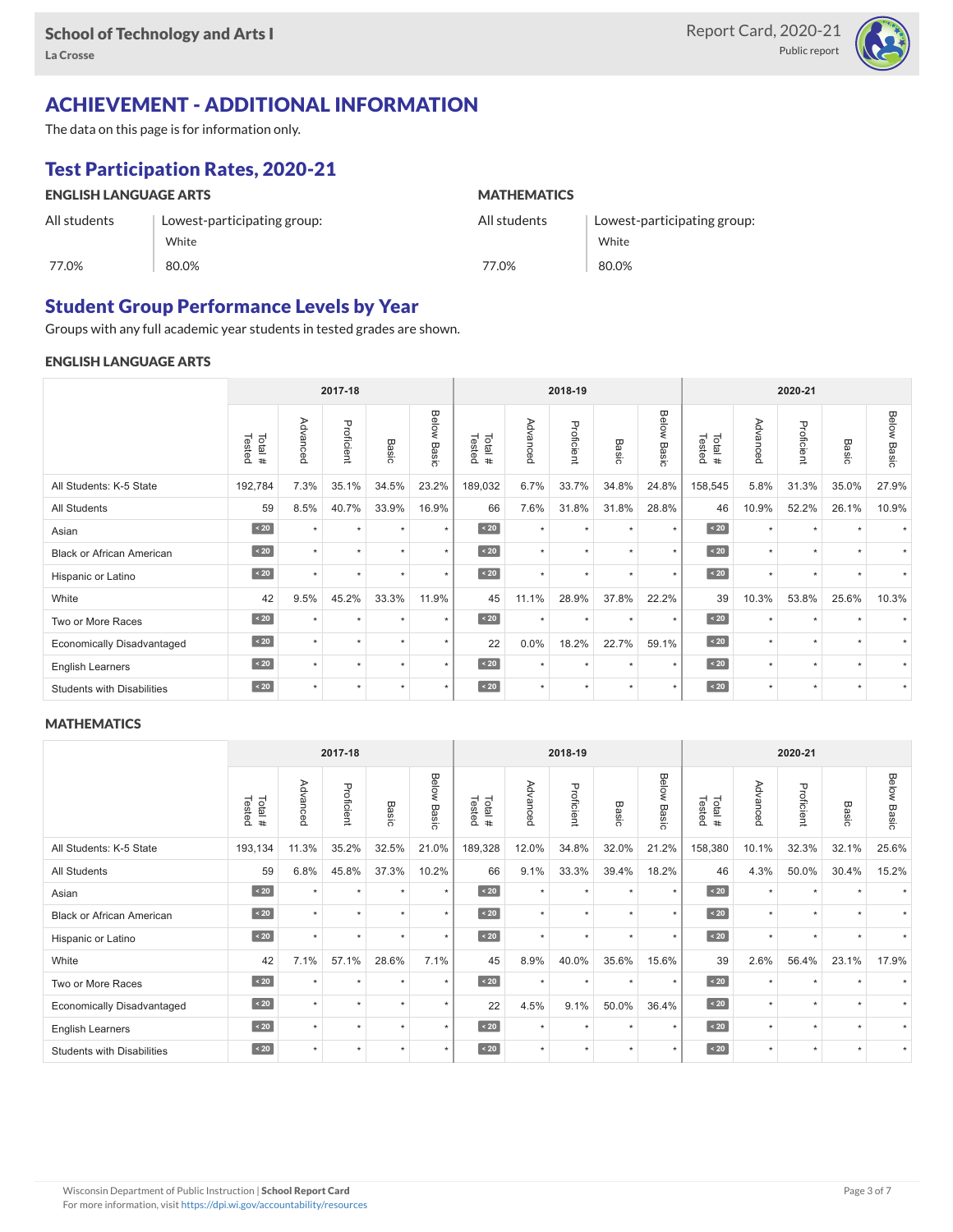

# **GROWTH**

This priority area measures year-to-year student progress on statewide tests. It uses a value-added model that seeks to control for circumstances beyond the influence of educators. A high value-added score means that on average students in the school are progressing more quickly than other, similar students. Growth is scored from 0 to 100 to match the other priority areas and is a conversion from the roughly 0 to 6 value-added score.



# Student Group Value-Added (for information only)

Value-added scores cover an approximately 0-6 range. Higher scores mean greater positive impact. A score of 3.0 is average. Group size is shown in parentheses. Groups with fewer than 20 students are not displayed. Shaded boxes indicate higher-than-average scores.

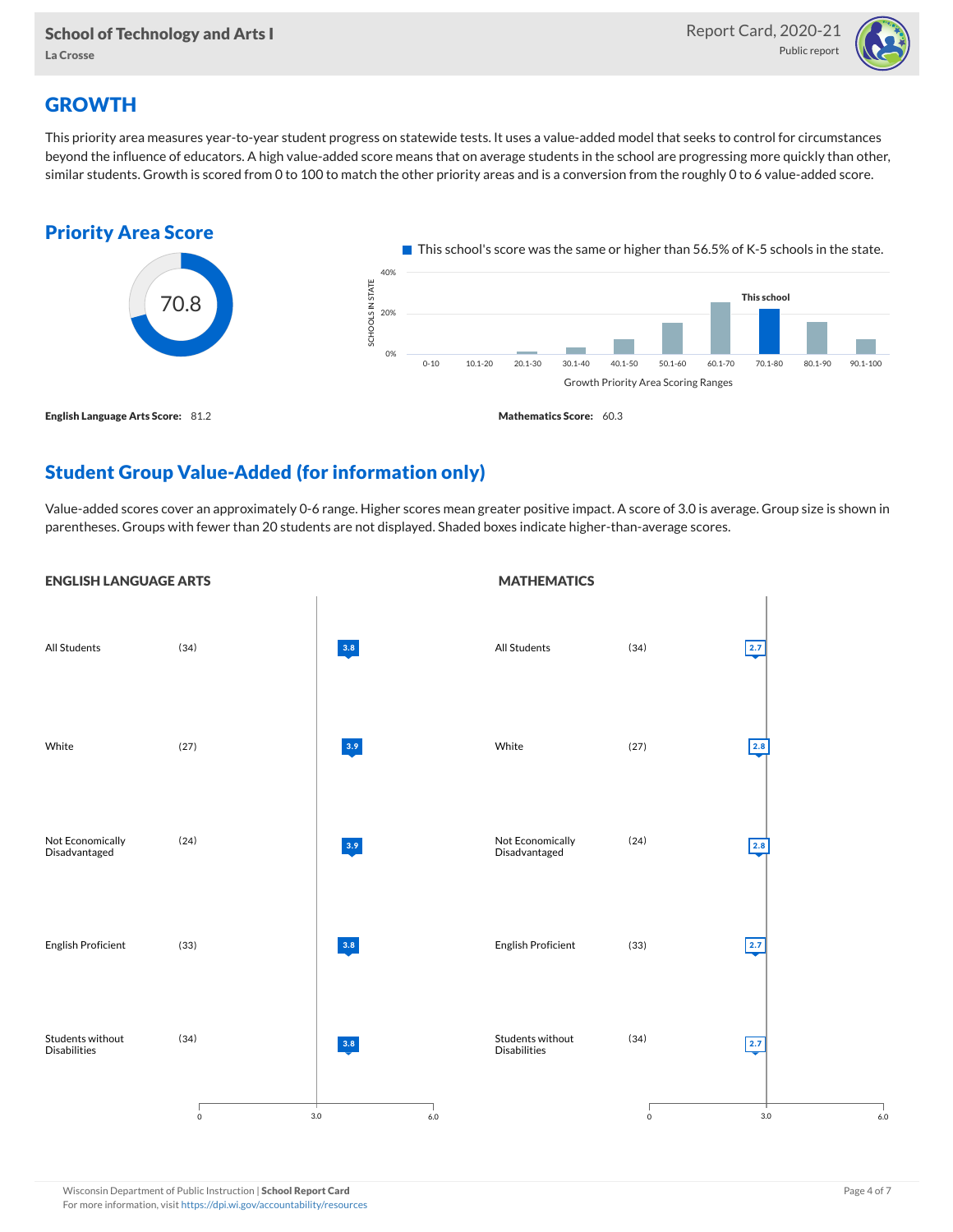

# TARGET GROUP OUTCOMES

This priority area examines outcomes for students with the lowest test scores — the Target Group. It is designed to promote equity by helping schools focus on learners who need the most support while also improving outcomes for all students. The priority area score combines component scores for achievement, growth, chronic absenteeism, and attendance or graduation rate. Data are not displayed when target groups have fewer than 20 students.

### Priority Area Score



### Component Scores

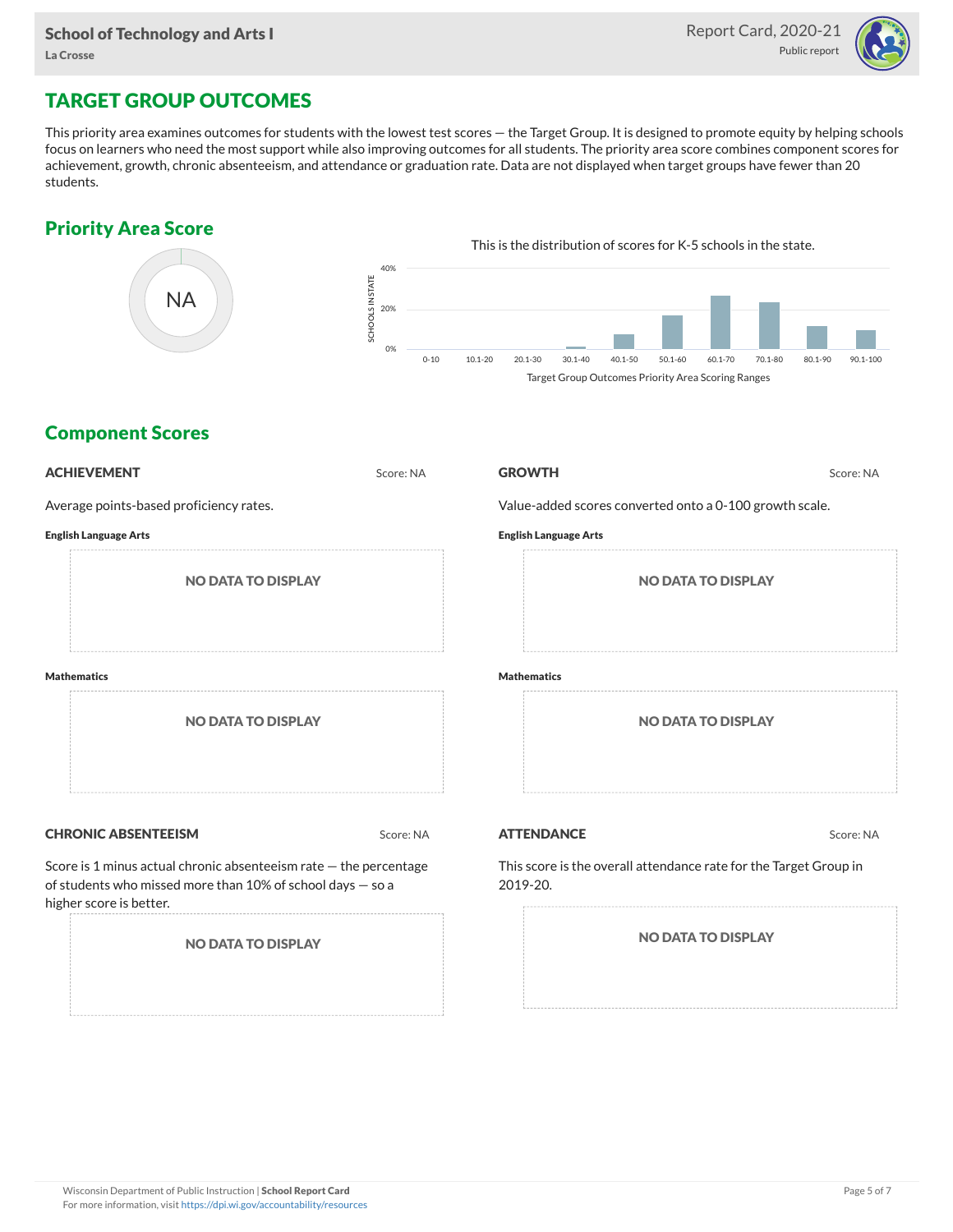

# ON-TRACK TO GRADUATION

This priority area indicates how successfully students are progressing toward completing their K-12 education. The score combines component scores for measures of student engagement and achievement.



On- Track to Graduation Priority Area Scoring Ranges

### Component Scores

Score: 94.9

Score is 1 minus actual chronic absenteeism rate — the percentage of students who missed more than 10% of school days — so a higher score is better.



**3RD GRADE ENGLISH LANGUAGE ARTS** Score: 71.7

Average points-based proficiency rates.





This score is the overall attendance rate for the school in 2019-20.



**8TH GRADE MATHEMATICS** Score: NA

Average points-based proficiency rates.

NO GRADE 8